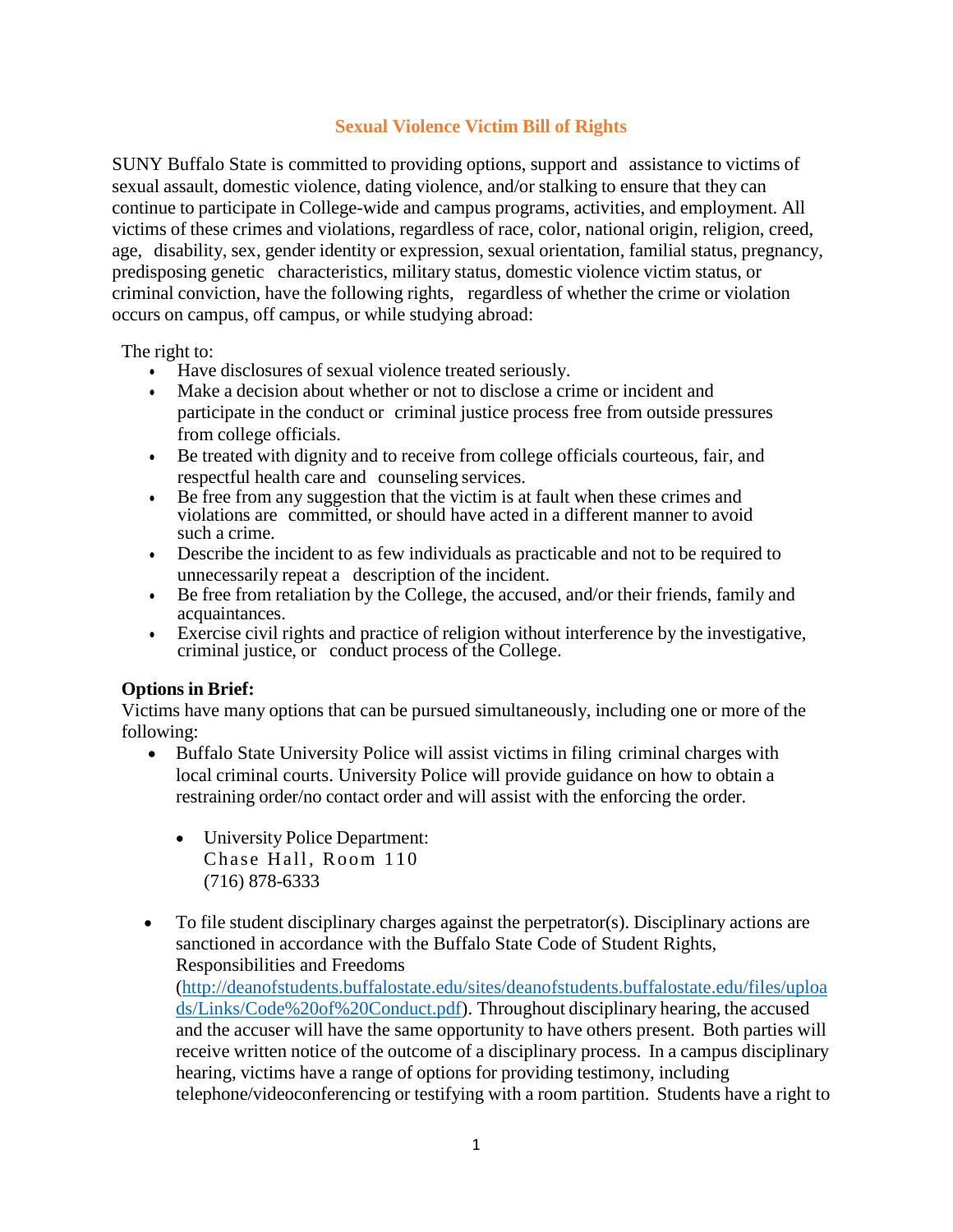know the range of sanctions that may be imposed on the accused based upon the outcome of the disciplinary proceeding, which can include suspension, expulsion, disciplinary probation, community service, loss of University privileges, counseling, warning, a no contact order, or other sanction(s) as deemed appropriate based upon the disciplinary finding and severity of the offense.

• Office of Judicial Affairs: Campbell Student Union, Room 311 (716) 878-4618

When the complaint involves a College employee, a victim may report the incident to the Human Resources Management where disciplinary proceedings will be conducted in accordance with applicable collective bargaining agreements.

- Human Resource Management Grover Cleveland Hall, Room 403 (716) 878-4822
- To file a report of discrimination and harassment, and/or talk to the Title IX Coordinator for information and assistance. Reports of discrimination and harassment will be investigated in accordance with the Buffalo State policy [\(http://equity.buffalostate.edu/policies\)](http://equity.buffalostate.edu/policies). If a victim wishes to keep his/her identity private, s/he may contact the Office for Equity and Campus Diversity anonymously to discuss the situation and identify available options.
	- Office of Equity and Campus Diversity Grover Cleveland Hall, Room 415 (716) 878-6210
- To have any campus judicial or employee disciplinary proceeding and/or discrimination complaint investigated in a prompt, impartial and thorough manner by individuals who receive annual training in conducting investigations and the issues related to sexual assault, domestic violence, dating violence and stalking.
- To pursue more than one of the above options at the same time, or to choose not to participate in any of the above options. Please note that if a criminal complaint is filed, Buffalo State may delay its investigation while the law enforcement agency is gathering evidence.
- To maintain confidentiality regarding the incident and any disciplinary proceedings and/or discrimination complaints. Campus officials will only provide information as necessary to proceed with a hearing or complaint investigation.
- To choose to speak, or not to speak, about the outcome of a disciplinary hearing.
- To obtain a change in academic or housing arrangements in order to avoid remaining in a hostile environment, you are advised to contact the Office of Judicial Affairs as noted above.